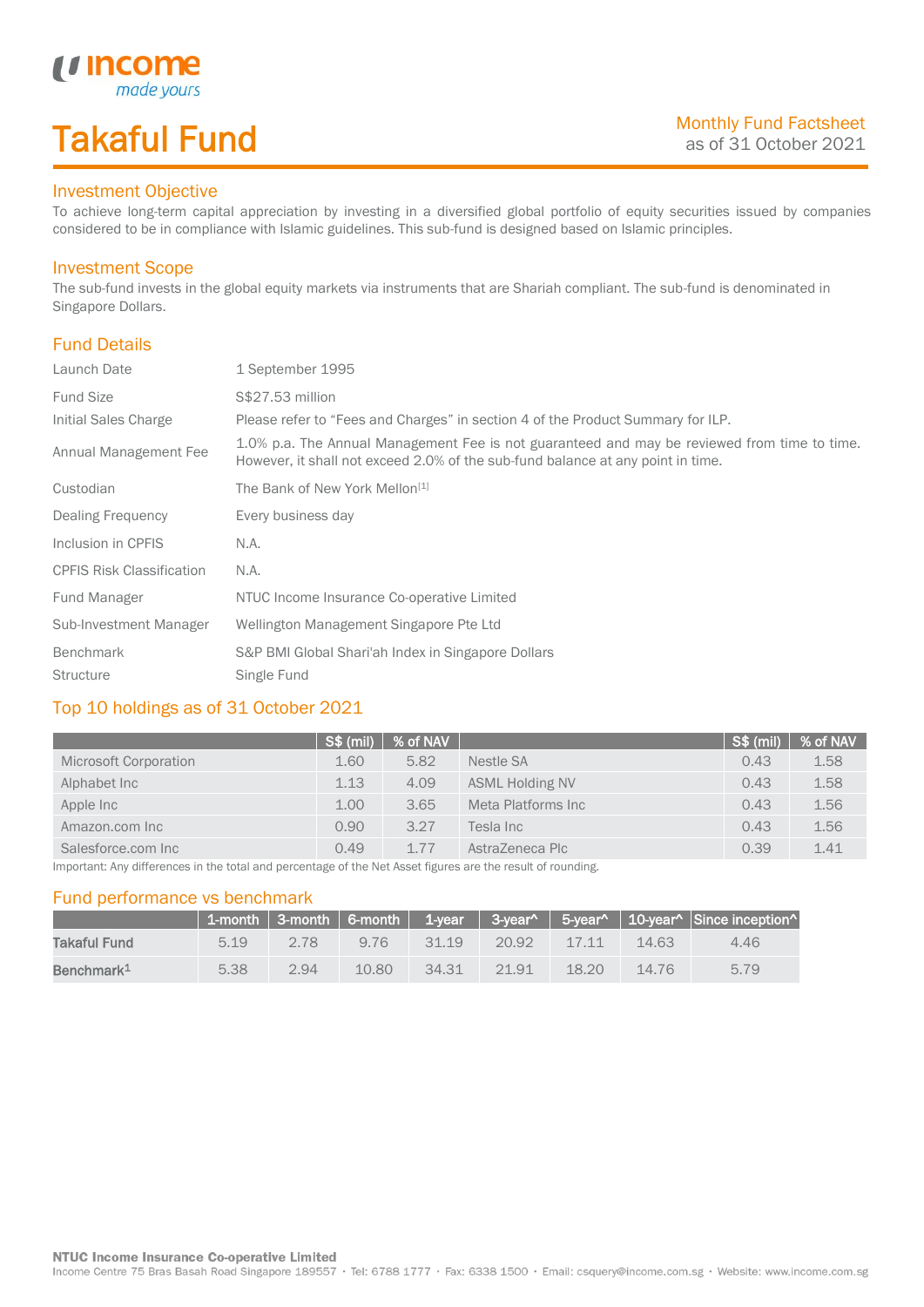# Takaful Fund

*<u>Income</u>*<br>made yours

I



The returns are calculated using bid-to-bid prices, in Singapore dollar terms, with dividends and distributions reinvested. ^Returns above one year are annualized. Past performance is not indicative of future performance. Fees & charges payable through deduction of premium or cancellation of units are excluded from this calculation.

#### <sup>1</sup> Note to our Policyholders on Revision of Benchmark Return:

Effective from 1 April 2011, dividend reinvested has been included in the returns of the Benchmark to achieve a better comparison of the Fund performance against its Benchmark. The historical Benchmark returns for the period from 1 July 2010 to 31 March 2011 have therefore been revised.

#### **Volatility**

|                     | <b>Annual Volatility (%)</b> |
|---------------------|------------------------------|
| <b>Takaful Fund</b> | 14.97                        |

Calculated using bid-bid prices in Singapore Dollar terms, with dividends and distribution reinvested.

**NTUC Income Insurance Co-operative Limited** 

Income Centre 75 Bras Basah Road Singapore 189557 · Tel: 6788 1777 · Fax: 6338 1500 · Email: csquery@income.com.sg · Website: www.income.com.sg